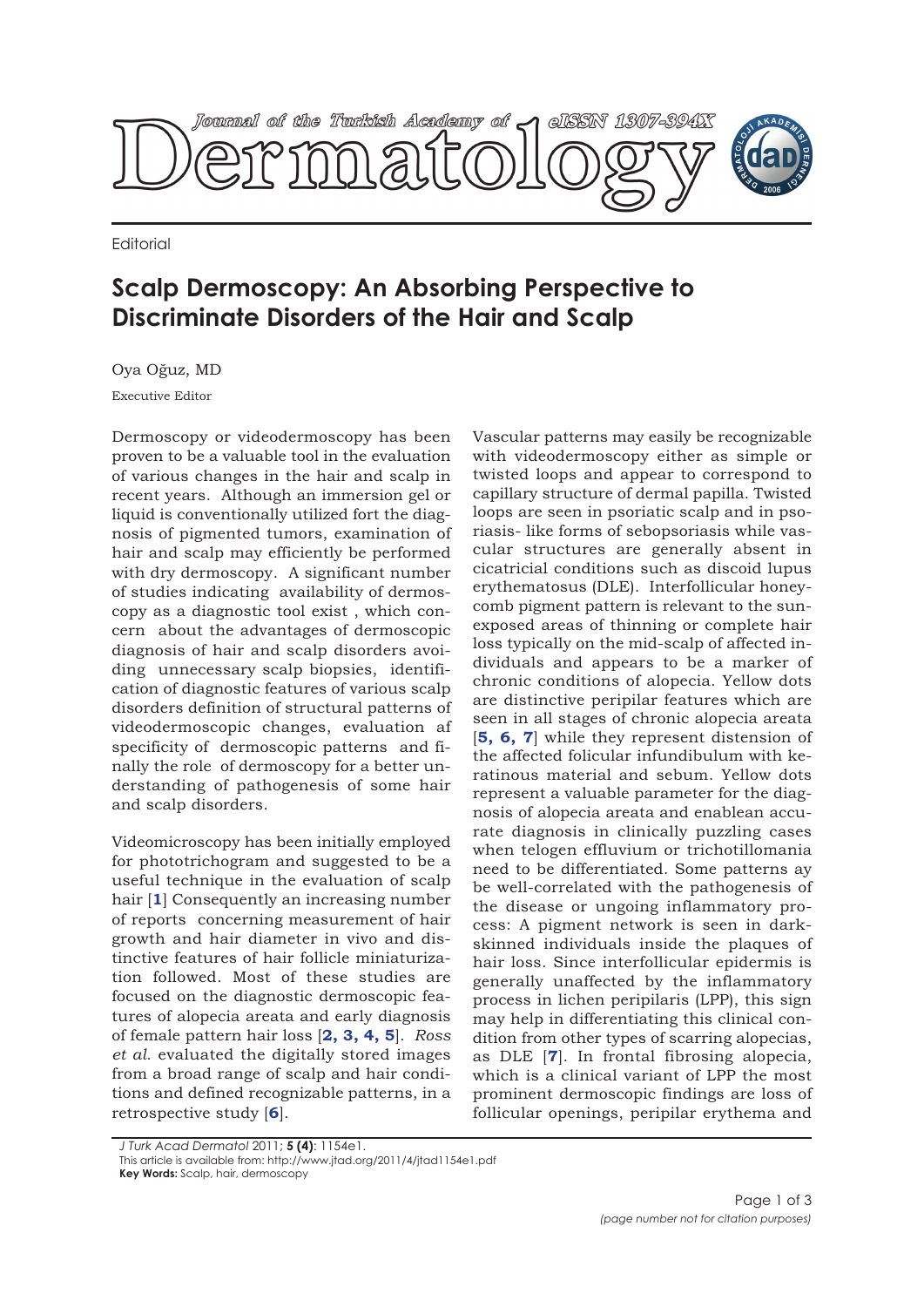scales [**8**]. The pigmentary incontinence of the papillary dermis is represented by bluegrey dots which may be detected at follicular or interfollicular areas and this finding is suggested to be one of the discriminating features of LPP and DLE [**7**].

Androgenetic alopecia is characterized by hair diameter diversity which is due to stages of miniaturization of the follicles. Variability in the hair shafts diameter of exceeding 20% is diagnostic [**2**]. Peripilar brown depressions have been described in early androgenetic alopecia while honeycomb pigment pattern and yellow dots may be observed in advanced conditions [**9**].

Dermoscopic characteristics mostly have clinical significance in alopecia areata not only for the differential diagnosis of special cases but also investigating the clinical activity and response to the treatment [**10, 11**]. Black dots, tapering hairs and broken hairs indicate strong disease activity while short vellus hairs are found to be characteristic for remitting disease [**11**].

Dermoscopy has been described to exhibit clues to the diagnosis of scalp sarcoidosis, acute diffuse and total alopecia of the female scalp [**12, 13**], and tinea capitis [**14**]. Of these conditions, acute diffuse and total alopecia of the female scalp, which is first described by *Braun-Falco* and *Zaun* as an increased rate of telogen hairs in the non-lesional scalp area of alopecia areata patients [**15**], is of great significance, since this condition which is also designated as alopecia areata incognito; do not have distinctive histopathologic features. Rapid progression evidenced by an increase in total hair loss of more than 20% during the month prior to the first visit without an appearently circumscribed hair loss and having a favourable prognosis and diffuse hair loss on the midline of the scalp along with the detection of yellow dots, broken hairs, or short vellus hairs, cadaverized hairs or exclamation mark hairs indicate ADTAFS and by means of dermoscopy this condition may be distinguished from female pattern hair loss and telogen effluvium [**12**].

The scalp examination may be performed by a computerized polarized- light microscopy (*FotoFinderDermatoscope*) lenses with x 2070 magnifications, or *Dermlite II*, or using an hand-held dermoscope with a x10 magnification without an immersion gel.

Scalp dermoscopy enables a better understanding of hair and scalp disorders and promises to be a non invasive, practical and prompt way of diagnosis for various types of hair loss.

## **References**

- 1. D'Amico D, Vaccaro M, Guameri F, Borgia F, Cannavo S, Guarneri B. Phototrichogram using videomicroscopy: a useful technique in the evaluation of scalp hair. Eur J Dermatol 2001; 11: 17-20. PMID: 11174131
- 2. de Lacharriere O, Deloche C, Misciali C et al. Hair diameter diversity: a clinical sign reflecting the follicle miniaturization. Arch Dermatol 2001; 137: 641-646. PMID: 11346342
- 3. Hoffmann R. TrichoScan: combining epiluminescence microscopy with digital image analysis for the measurement of hair growth in vivo. Eur J Dermatol 2001; 11: 362-368. PMID: 11399546
- 4. Micalli G, Lacarubba F. Possible applications of videodermoscopy beyond pigmented lesions. Int J Dermatol 2003; 42: 430-433. PMID: 12786867
- 5. Lacarubba F, Dall'Oglio F, Nasca MR, Micalli G. Videodermoscopy enhances diagnostic capability ofin some forms of hair loss. Am J lin Dermatol 2004; 5: 205-208. PMID: 15186200
- 6. Ross EK, Vincenzi C, Tosti A. Videodermoscopy in the evaluation of hair and scalp disorders. J Am Acad Dermatol 2006; 55: 799-806. PMID: 17052485
- 7. Tosti A, Duque-Estrada B. Dermoscopy in hair disorders. J Egypt Women Dermatol Soc 2010; 7: 1- 4.
- 8. Sato-Kawamura M, Aiba S, Tagami H. Acute diffuse and total alopecia of the female scalp: a new subtype of diffuse alopecia areata that has a favorable prognosis. Dermatology 2002; 205: 367-373. PMID: 12444333
- 9. Deloche C, de Lacharierre O, Misciali C et al. Histological features of peripilar signs associated with androgenetic alopecia. Arch Dermatol Res 2004; 295: 422-429. PMID: 14758487
- 10. Inui S, Nakajima T, Itami S. Dry dermoscopy in clinical treatment of alopecia areata. J Dermatol 2007; 34: 635-639. PMID: 17727366
- 11. Inui S, Nakajima T, Nakagawa K, Itami S. Clinical significance of dermoscopy in alopecia areata: analysis 300 cases. Int J Dermatol 2008; 47: 688- 693. PMID: 18613874